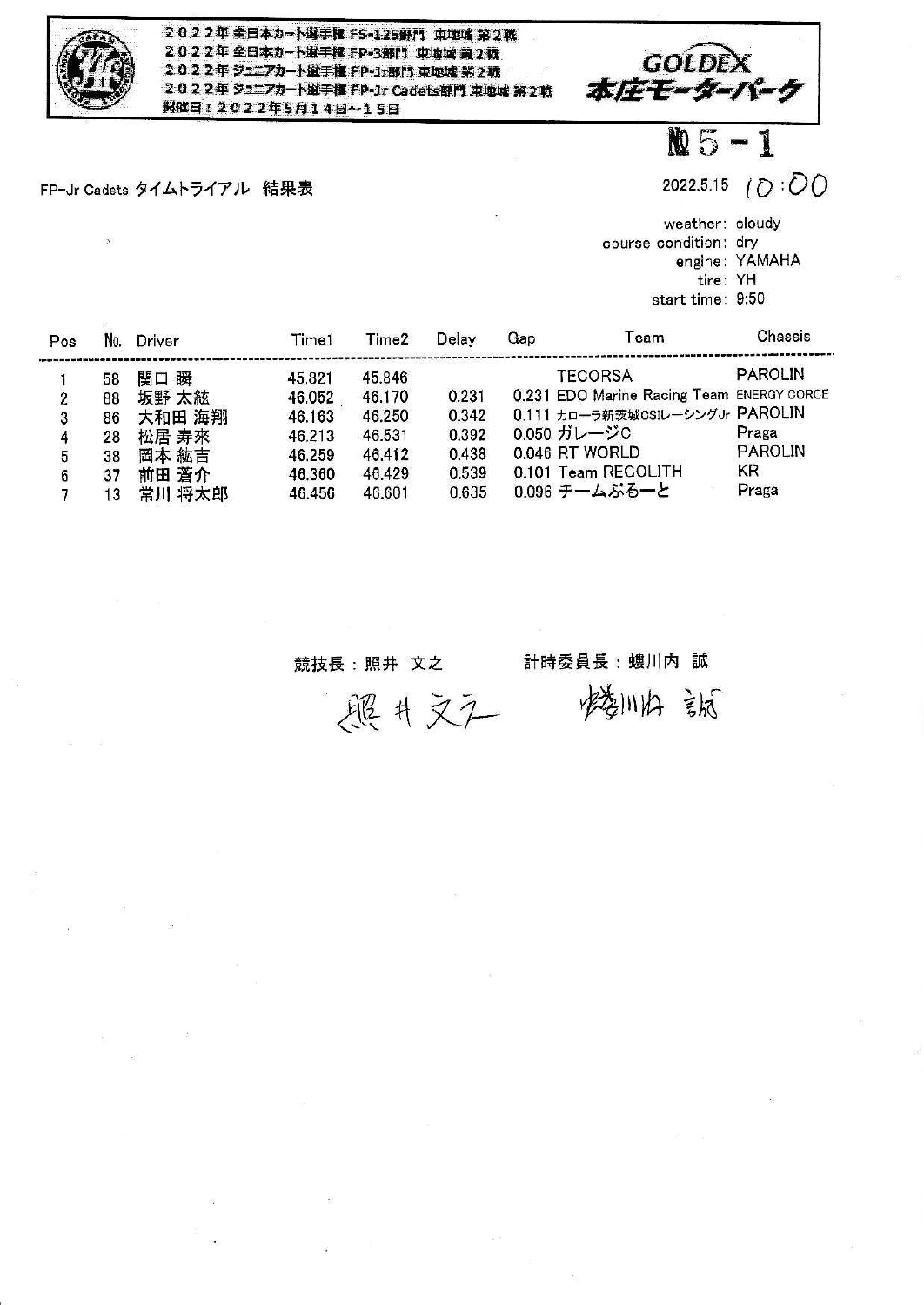

2022年全日本カート選手権 FS-125部門 東地域第2戦 2022年全日本カート選手権 FP-3部門 東地域第2戦 2022年 ジュニアカート選手権 FP-Jr部門 東地域 第2戦 2022年 ジュニアカート選手権 FP-Jr Cadets部門 東地域 第2載 **開催日: 2022年5月14日~15日** 

FP-Jr Cadets 予選ヒート 結果表

GOLDEX<br>ホバモモーダーパーク

NQ 9 

 $2022.5.15$  $\partial^2 G$ 

weather: cloudy course condition: dry engine: YAMAHA<br>tire: YH start time: 10:41 goal time: 10:49

| Pos |    | No. Driver | Laps | Total Time | Delay | Gap   | Best            | Team                                       | Chassis        |
|-----|----|------------|------|------------|-------|-------|-----------------|--------------------------------------------|----------------|
|     | 88 | 坂野 太絃      | 10   | 07:44.0    |       |       |                 | 45.933 EDO Marine Racing Team ENERGY CORCE |                |
|     | 58 | 関口 瞬       | 10   | 07:44.0    | 0.077 | 0.077 | 45.822 TECORSA  |                                            | <b>PAROLIN</b> |
|     | 28 | 松居 寿來      | 10   | 07:44.2    | 0.185 | 0.108 | 45.898 ガレージC    |                                            | Praga          |
|     |    | 前田 蒼介      | 10   | 07:45.9    | 1.958 | 1.773 |                 | 46.106 Team REGOLITH                       | KR             |
|     | 86 | 大和田 海翔     | 10   | 07:46.0    | 1.996 | 0.038 |                 | 46.104 カローラ新茨城CSIレーシングJr PAROLIN           |                |
|     | 38 | 岡本 紘吉      | 10   | 07:46.0    | 2.062 | 0.066 | 46.020 RT WORLD |                                            | PAROLIN        |
|     | 13 | 常川 将太郎     | 10   | 07:46.2    | 2.241 | 0.179 |                 | 46.026 チームぶるーと                             | Praga          |

競技長:照井 文之

埋井文乙

計時委員長:螻川内 誠

楼川内 訛